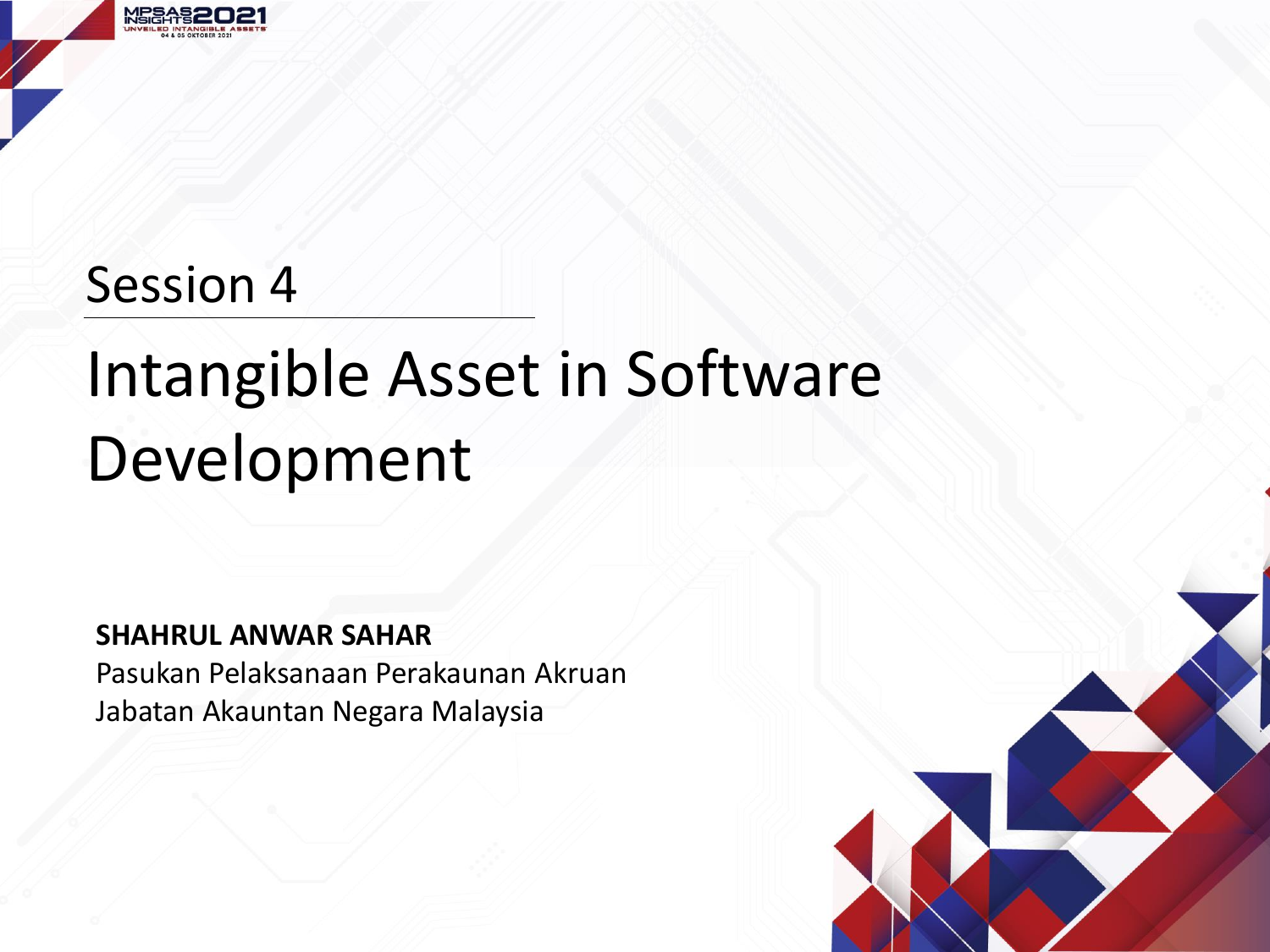## Intangible Asset

An intangible asset is an **identifiable** non-monetary **asset** without physical substance. [MPSAS 31.16]

#### **Identifiable** [MPSAS 31.19]

**Capable of being separated or divided from the entity** and sold, transferred, licensed, rented, or exchanged, either individually or together with a related contract, identifiable asset or liability, regardless of whether the entity intends to do so

Binding arrangements

Separable

**OR**

Including rights from **contracts or other legal rights**, regardless of whether those rights are transferable or separable from the entity or from other rights and obligations.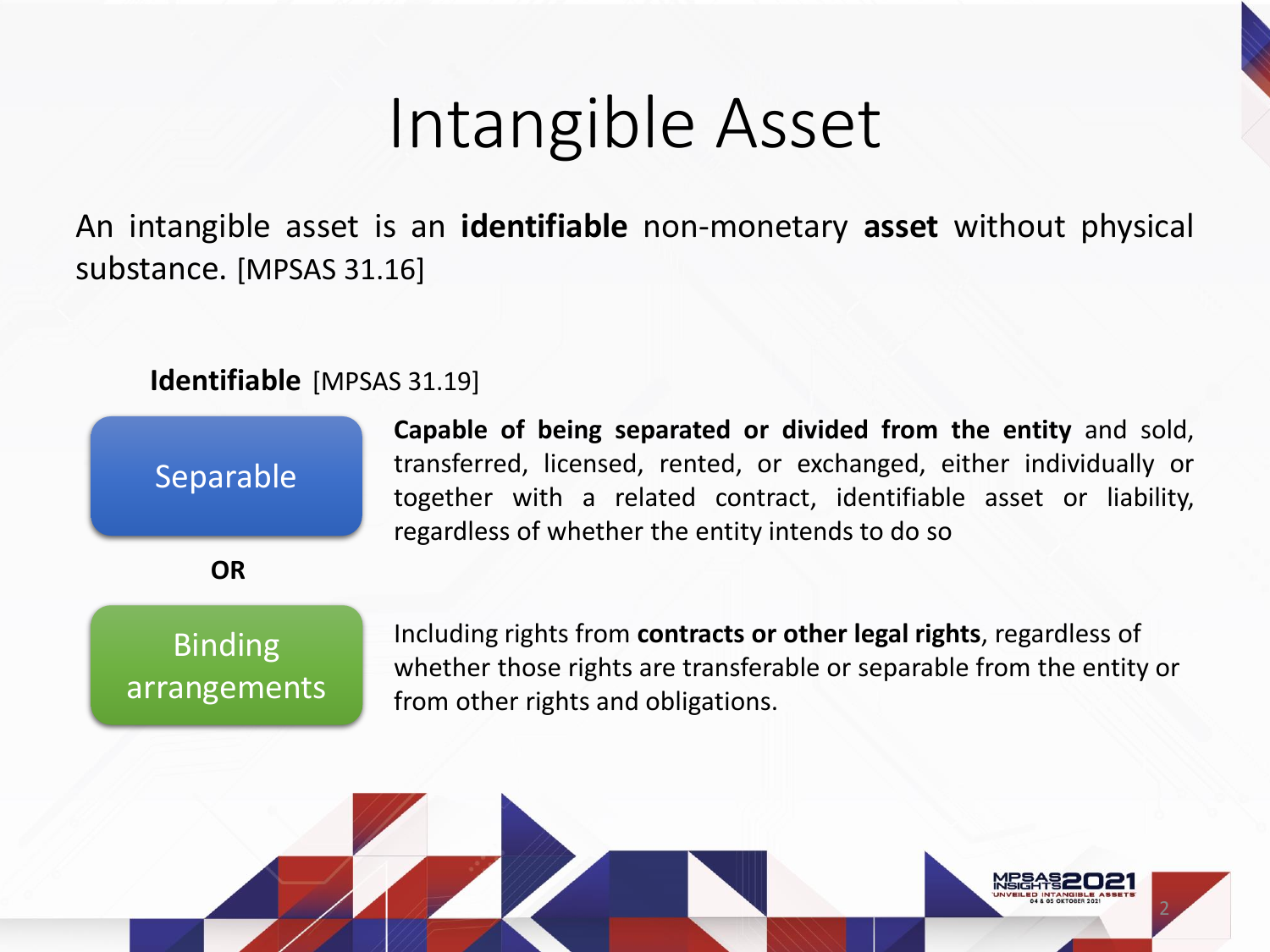## Intangible Asset (cont'd)

**Assets** are resources controlled by an entity as a result of past events and from which future economic benefits or service potential are expected to flow to the entity. [MPSAS 1.7]

[MPSAS 31.21]

Control over resources

**Power to obtain** the future economic benefits or service potential flowing from the underlying resource and to **restrict the access** of others to those benefits or that service potential.

Future economic benefits or service potential

[MPSAS 31.25]

The future economic benefits or service potential flowing from an intangible asset may include revenue from the sale of products or services, cost savings, or other benefits resulting from the use of the asset by the entity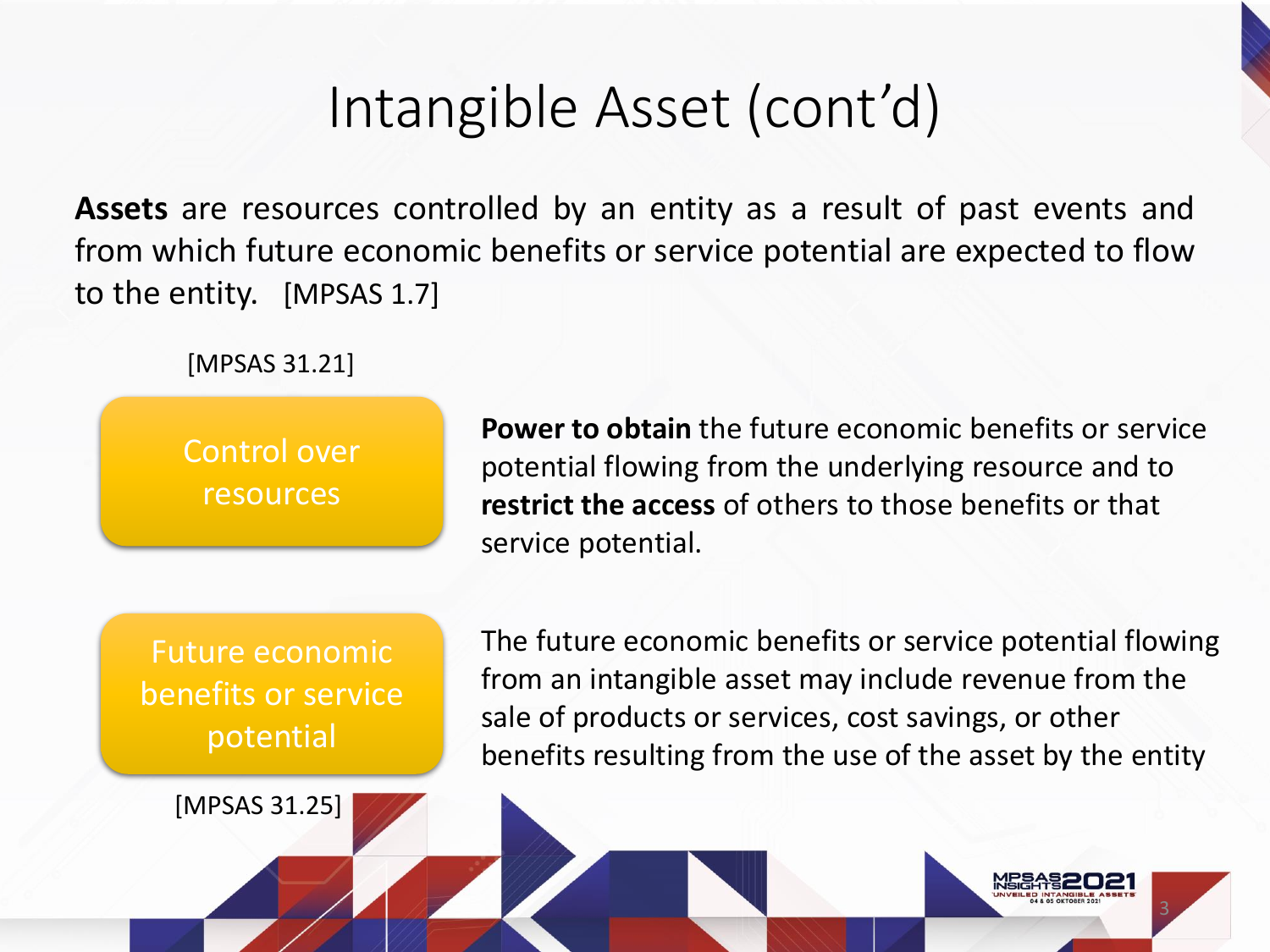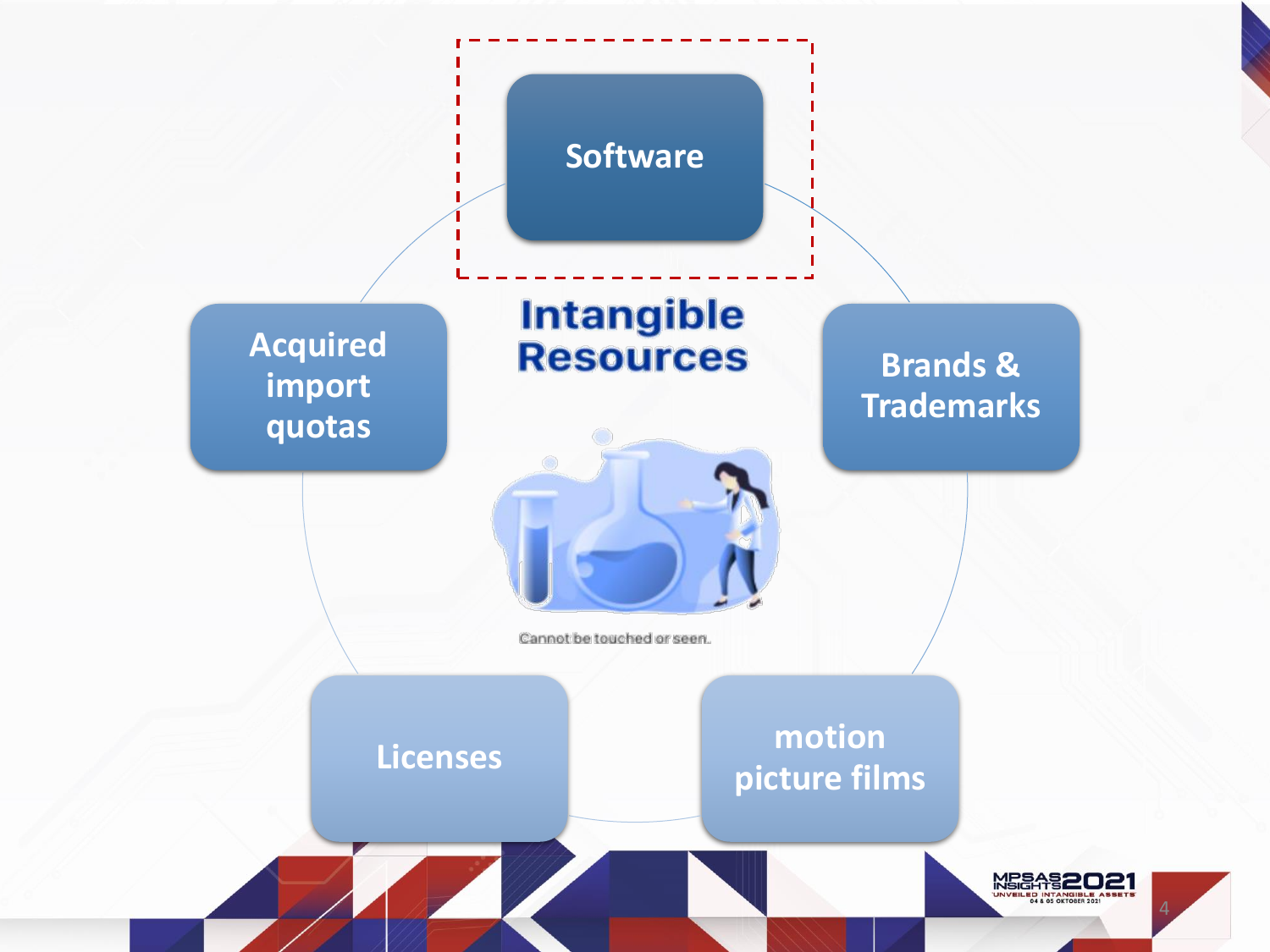### Accounting treatment for Software

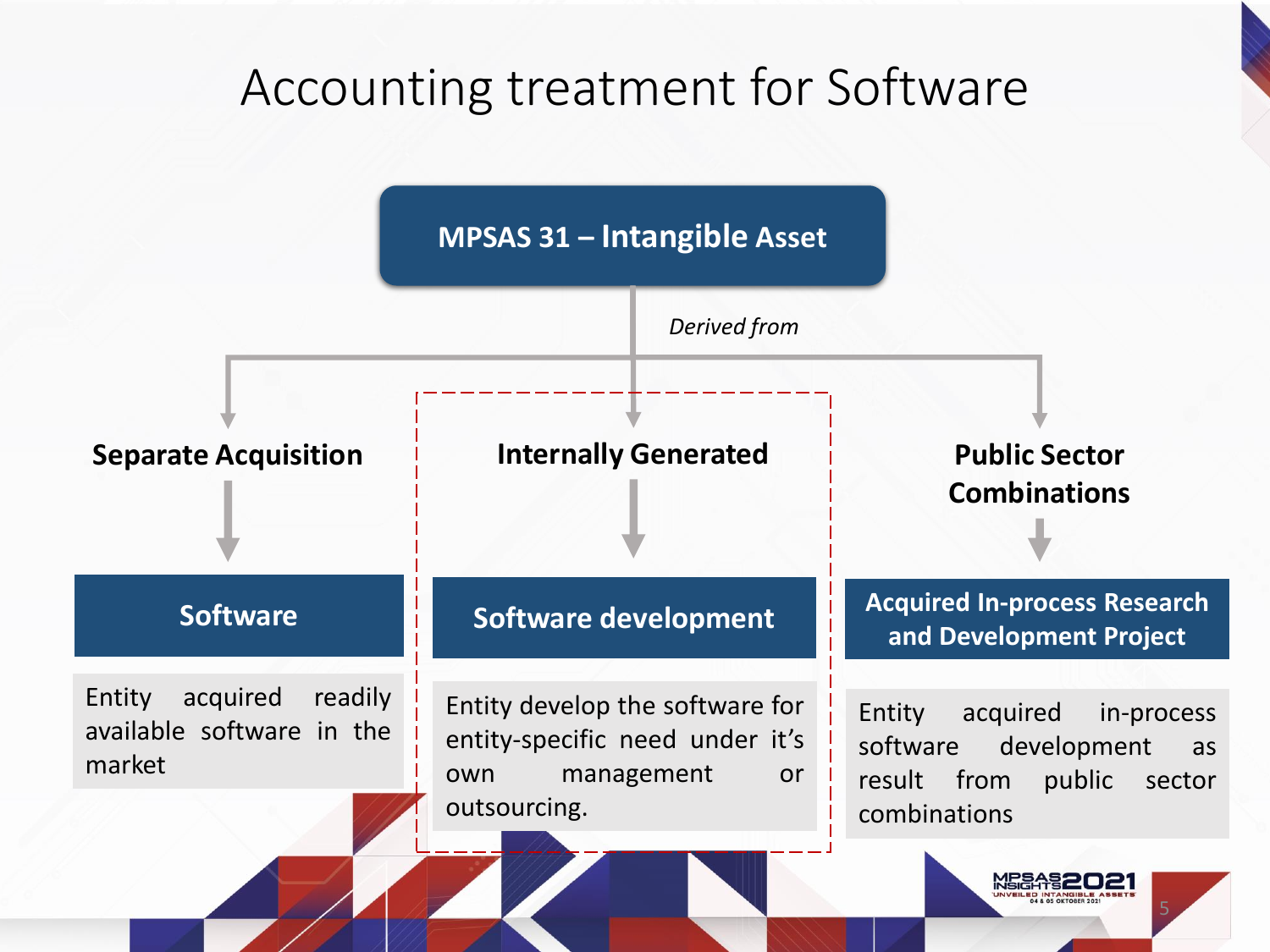# Software…



### **Annual Subscription**

An annual license will allow the customer to use the licensed software for one year. After the one year period ends, the software will no longer function unless a new license is purchased

### **Perpetual license**

Perpetual license will allow the customer to use the licensed software indefinitely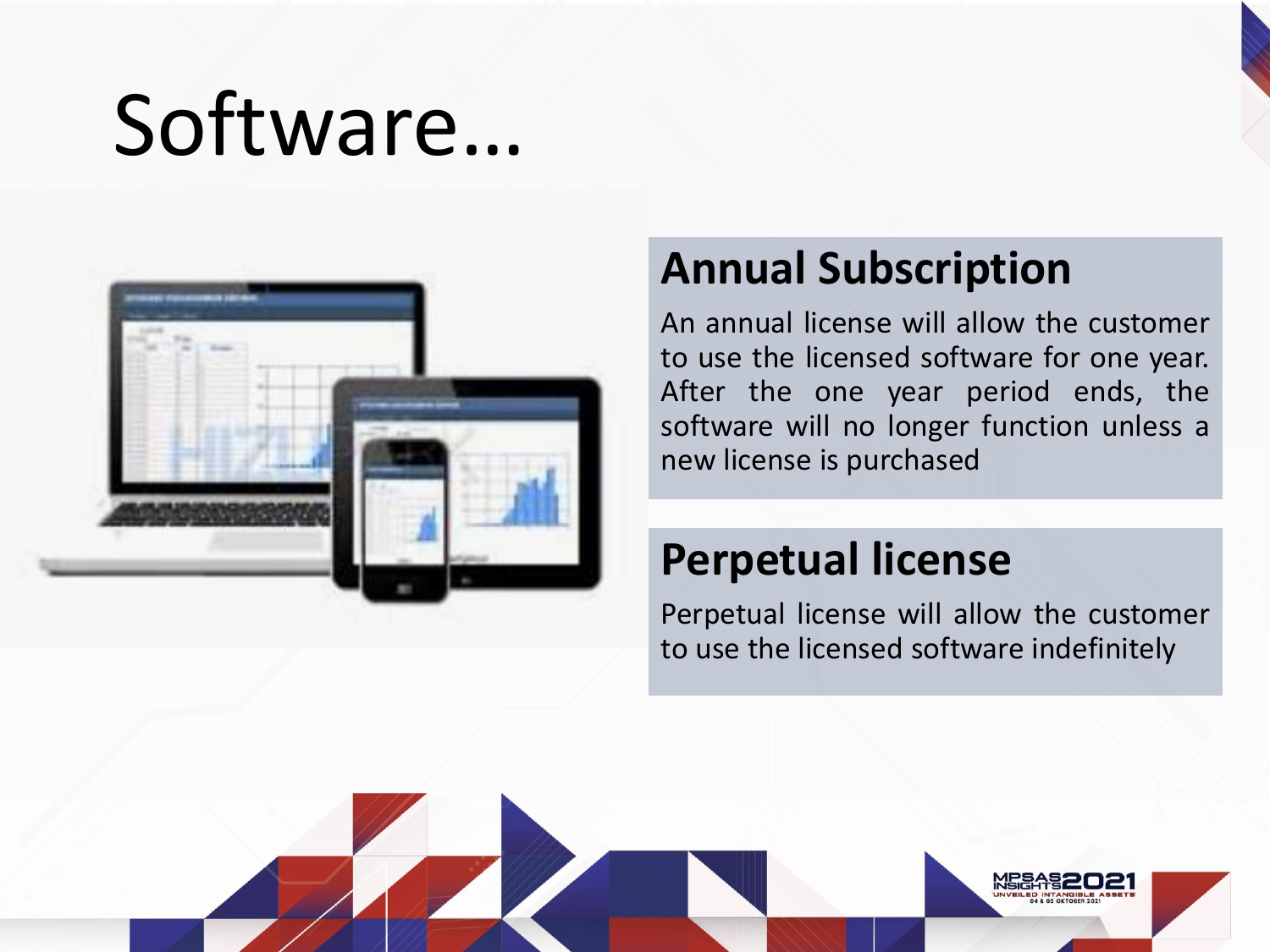### Identifiable component in software development



#### *Intangible component*

**Software** is a set of instructions, data or programs used to operate computers and execute specific tasks.



#### *Tangible component*

**Hardware** is the physical aspects of a computer and related devices.

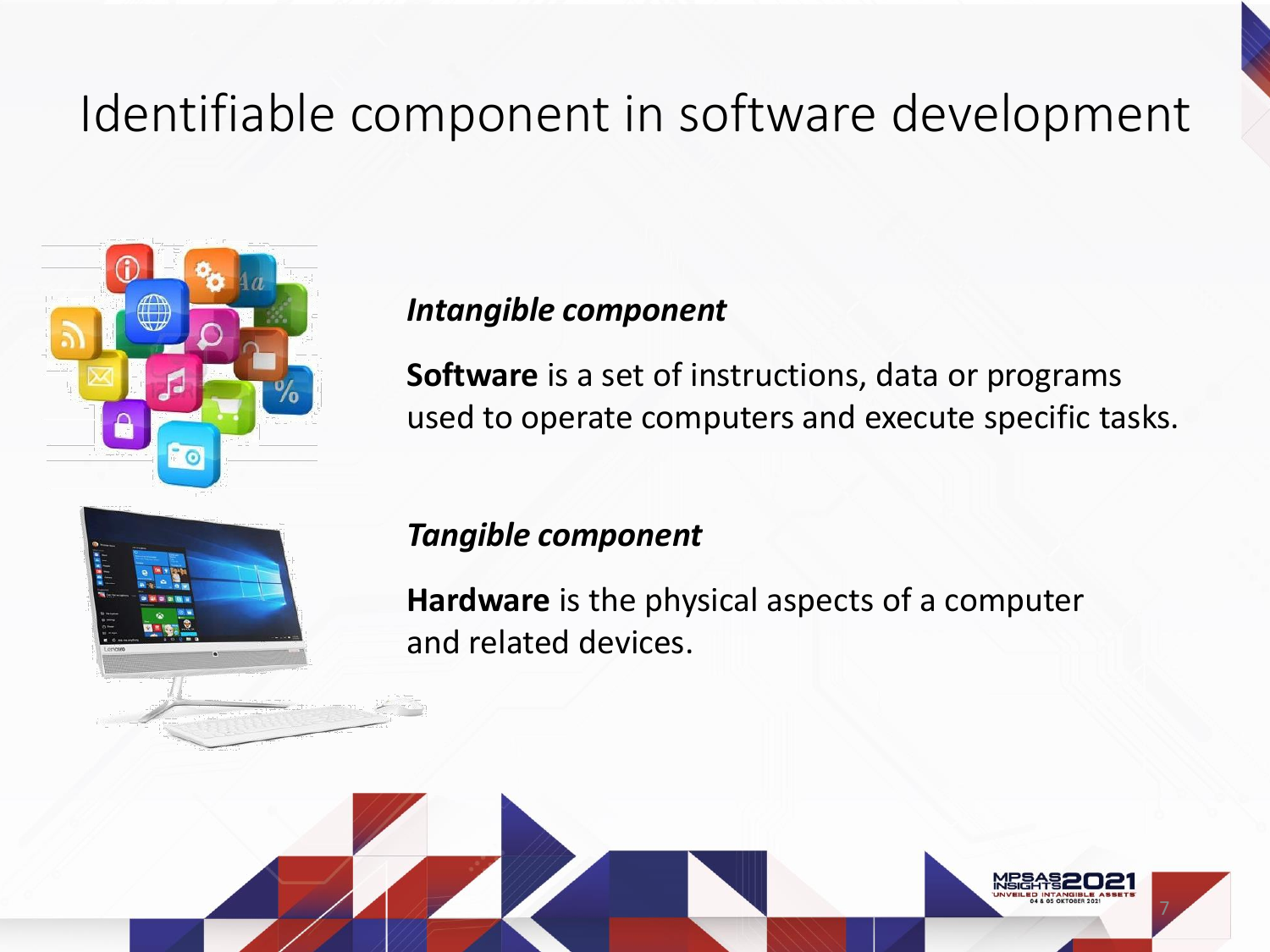### Accounting for Tangible and Intangible component

Software may be contained in or on a physical substance such as a compact disc, computer or server. In determining whether an asset that incorporates both intangible and tangible elements should be treated under MPSAS 17 - *Property, Plant, and Equipment*, or as an intangible asset, **an entity uses judgement to assess which element is more significant**. [MPSAS 31.7]

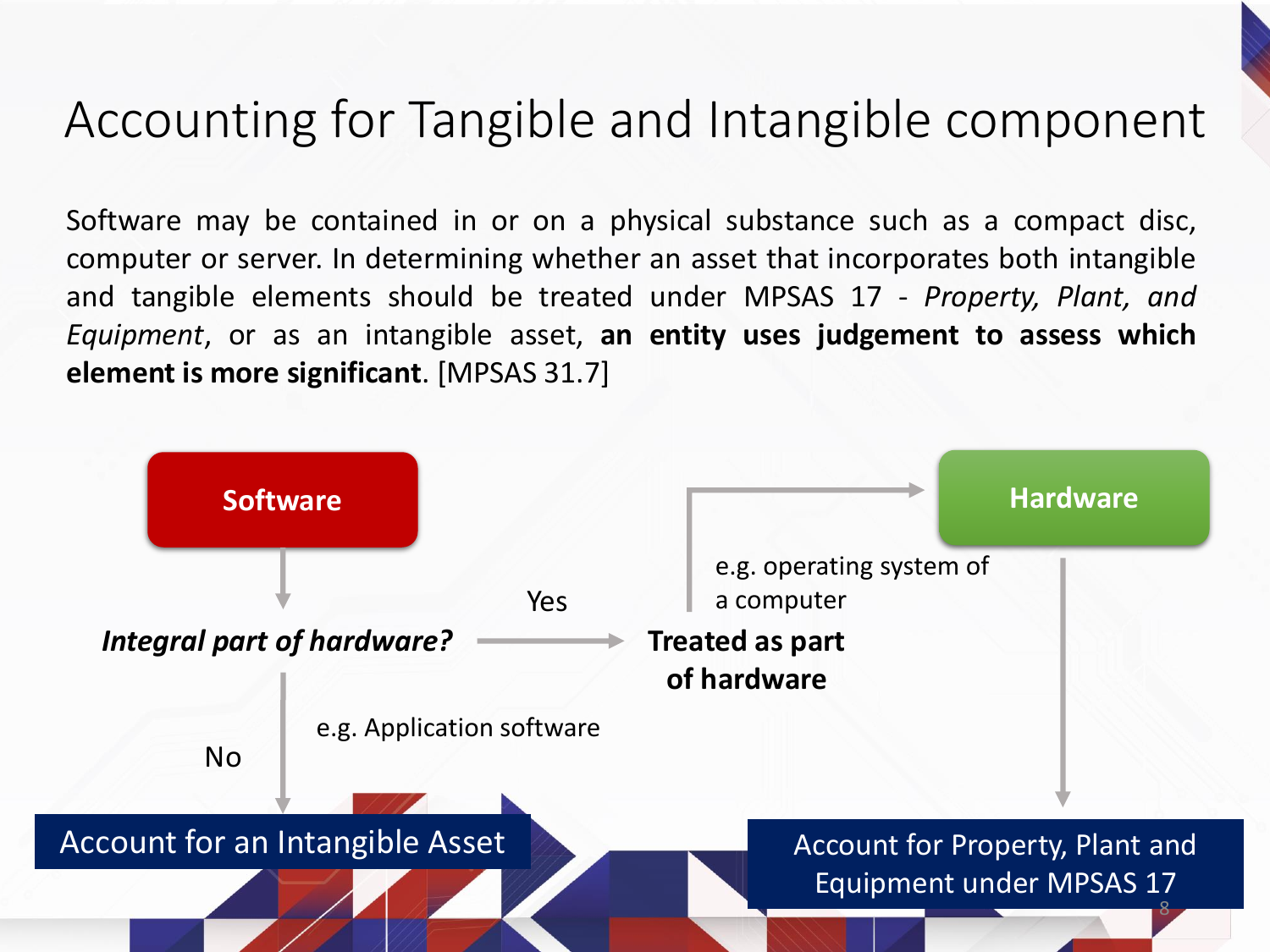### Accounting for Intangible Component

Entity shall account the intangible component in software development as intangible asset under MPSAS 31 if, and only if, an entity can demonstrate:

Meet the definition of IA

Satisfy the recognition criteria

- (a) It is probable that the expected future economic benefits or service potential that are attributable to the asset will flow to the entity; and
- (b) The cost or fair value of the asset can be measured reliably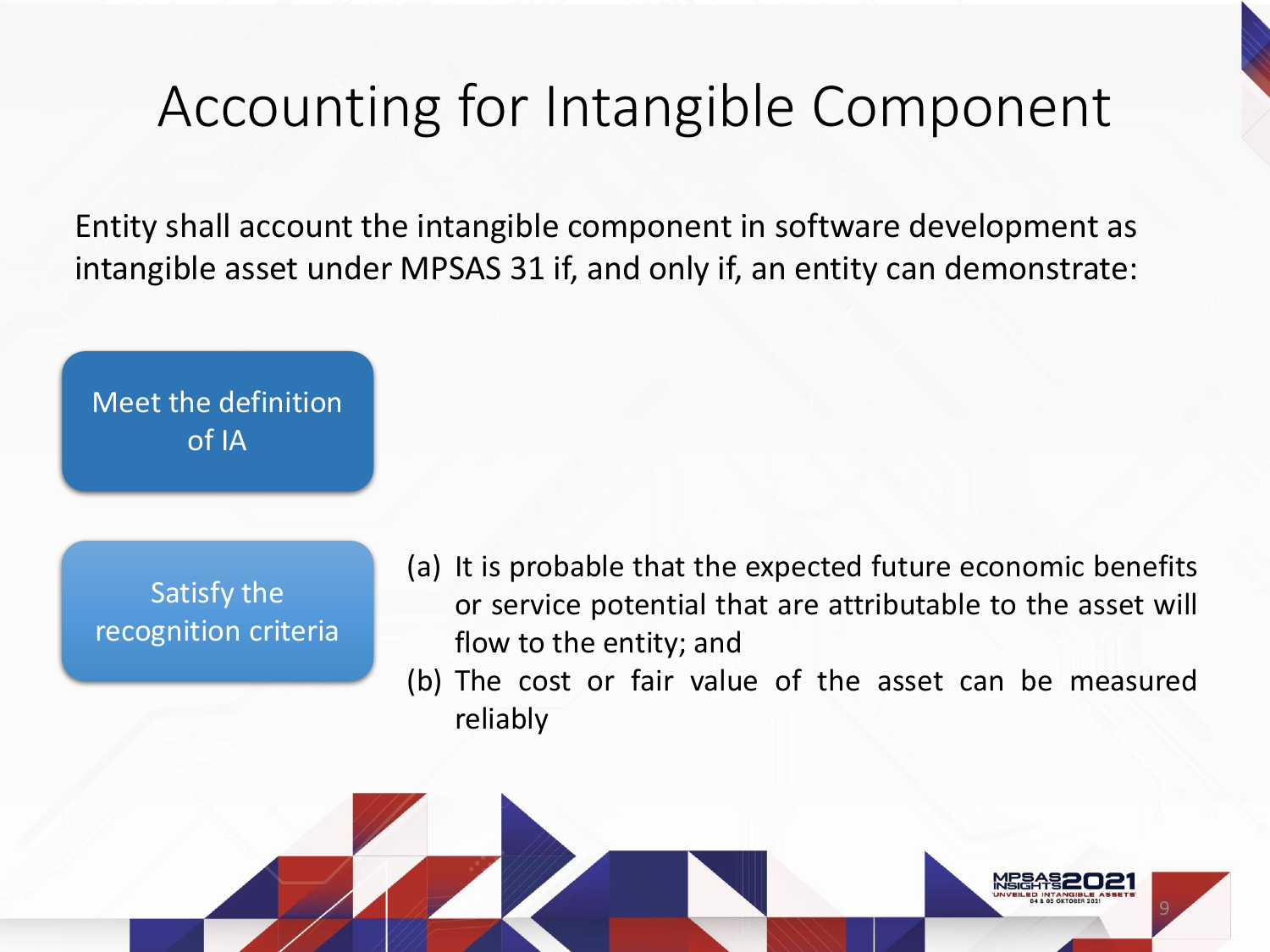#### **Identifying Research and Development Phase**

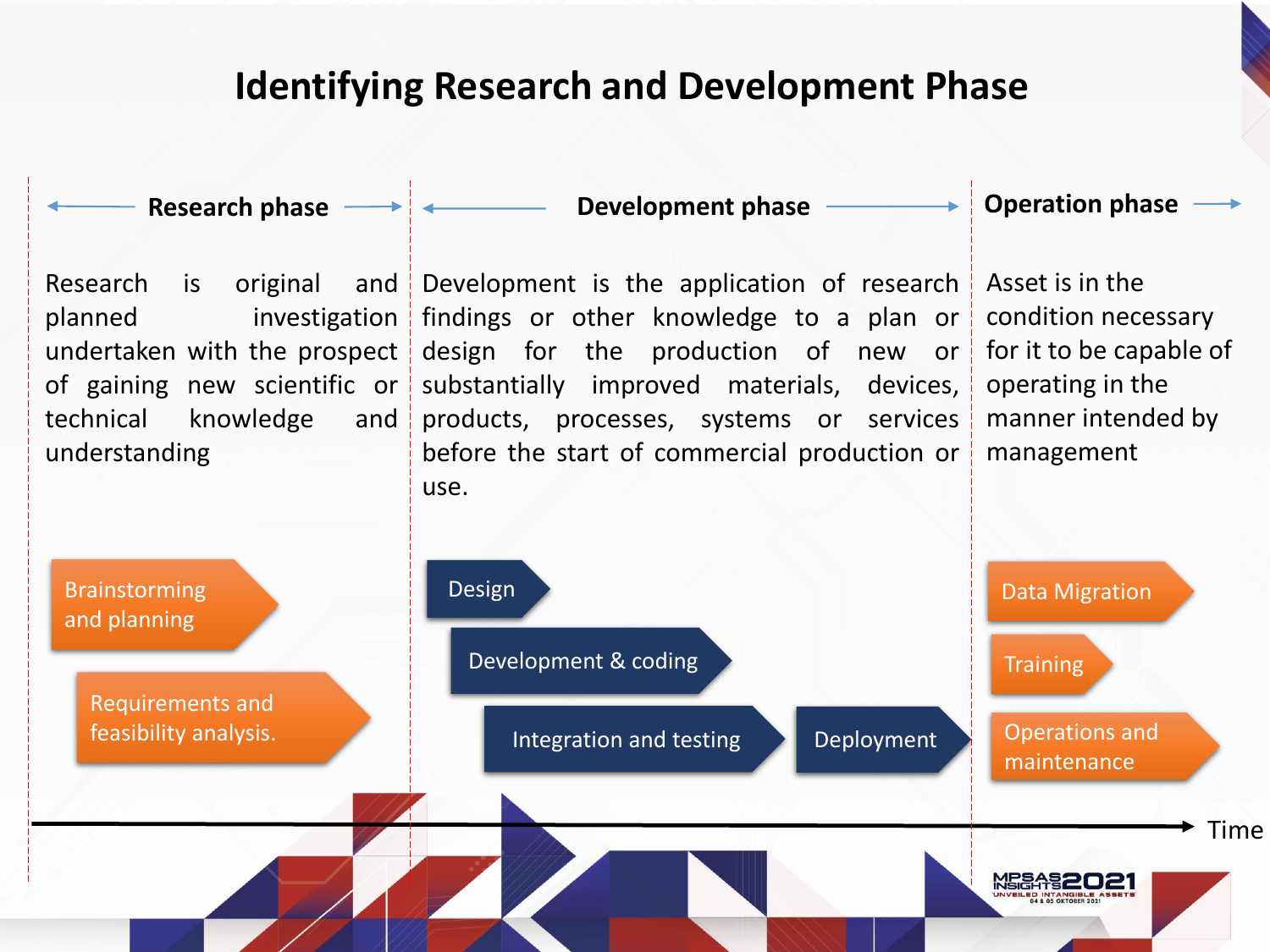#### **Recognition and Measurement**

Expenditure on research (or on the research phase of an internal project) shall be **recognized as an expense** when it is incurred. [MPSAS 31.52]

#### **Research phase Development phase Operation phase**

Expenditure incurs in development phase shall be **recognized as intangible asset** if, and only if, an entity can demonstrate all six(6) conditions specified in paragraph 55 of MPSAS 31.

Recognition of costs in the carrying amount of an intangible asset ceases when the asset is in the condition necessary for it to be capable of operating in the manner intended by management. [MPSAS 31.7]

Expenditure on an intangible item shall be recognized as an expense when it is incurred unless it forms part of the cost of an intangible asset that

meets the recognition criteria. [MPSAS 31.66]

Time

Expenditure on an intangible item that was initially recognized as an expense under this Standard shall not be recognized as part of the cost of an intangible asset at a later date. [MPSAS 31.70]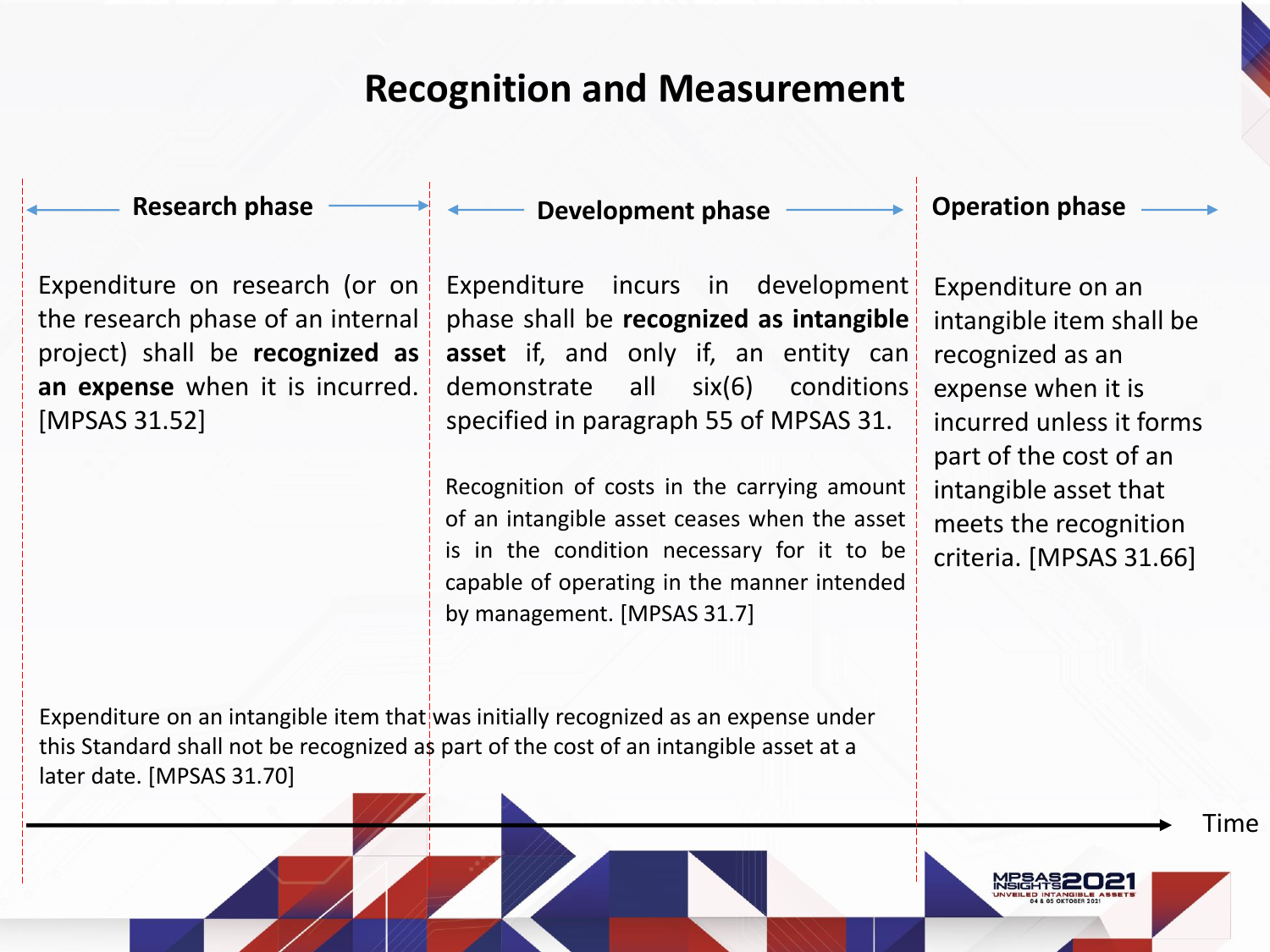### Development phase – recognition conditions

The six(6) recognition condition of internally generated intangible asset

**Technical feasibility** of completing the intangible asset

**Intention to complete** the intangible asset and use or sell it

#### **Ability to use or sell** the intangible asset

How the intangible asset will **generate probable future economic benefits or service potential.** Among other things, the entity can demonstrate the existence of a market for the output of the intangible asset or the intangible asset itself or, if it is to be used internally, the usefulness of the intangible asset

The availability of **adequate technical, financial and other resources** to complete the development and to use or sell the intangible asset

Its **ability to measure reliably** the expenditure attributable to the intangible asset during its development

#### **How to demonstrate?**

- **Entity assesses the future economic** benefits or service potential to be received from the asset using the principles in either MPSAS 21 or MPSAS 26 as appropriate
- Operating plan showing the technical, financial, and other resources needed and the entity's ability to secure those resources.
- Availability of external finance by obtaining a lender's or funder's indication of its willingness to fund the plan
- Entity's costing systems can often measure reliably the cost of generating an intangible asset internally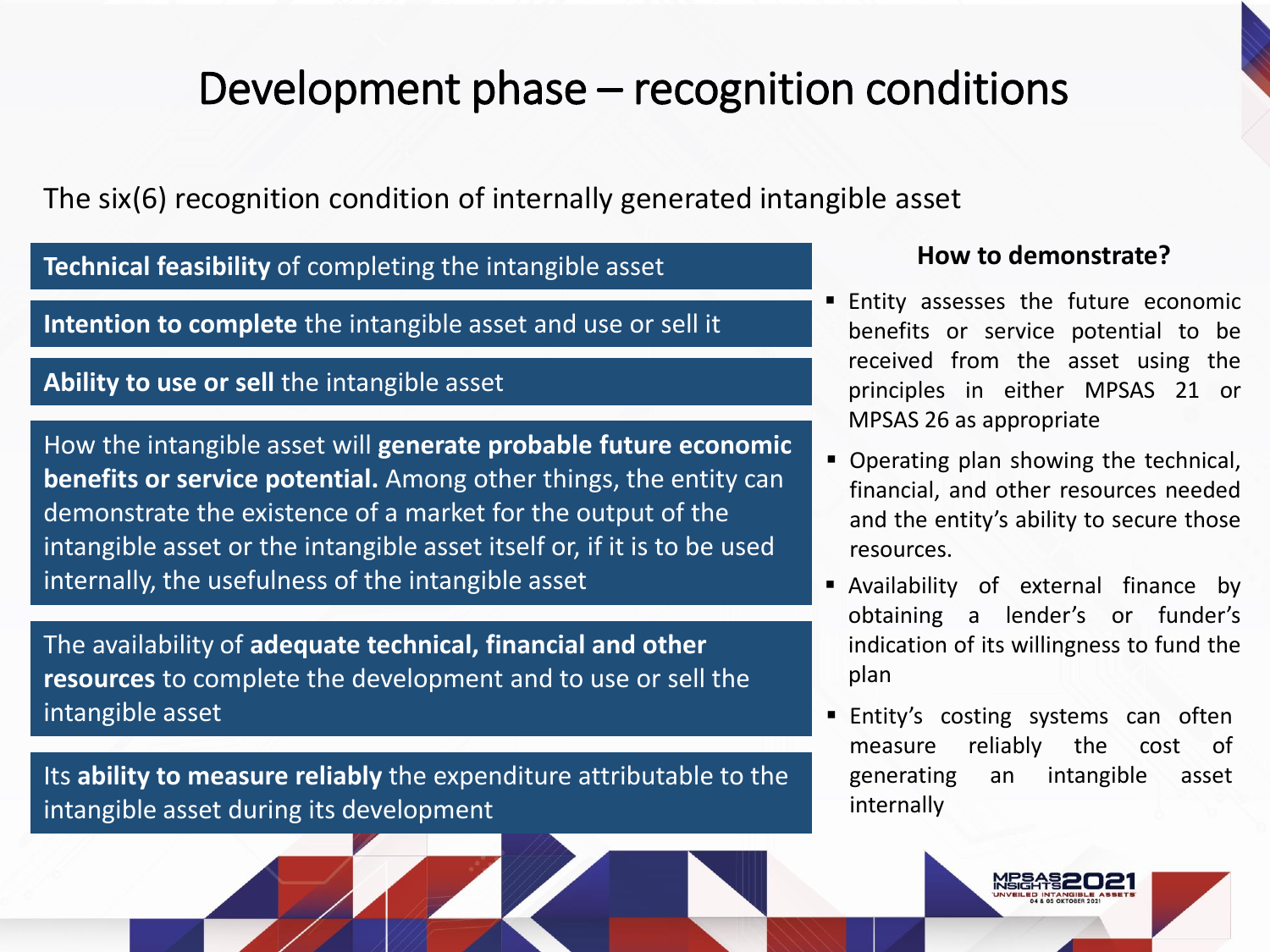#### Measurement – Cost elements

The cost of an internally generated intangible asset is the **sum of expenditure incurred from the date when the intangible asset first meets the recognition criteria**. [MPSAS 31.63]

The cost of an internally generated intangible asset comprises all **directly attributable costs** necessary to create, produce, and prepare the asset to be capable of operating in the manner intended by management. [MPSAS 31.64]

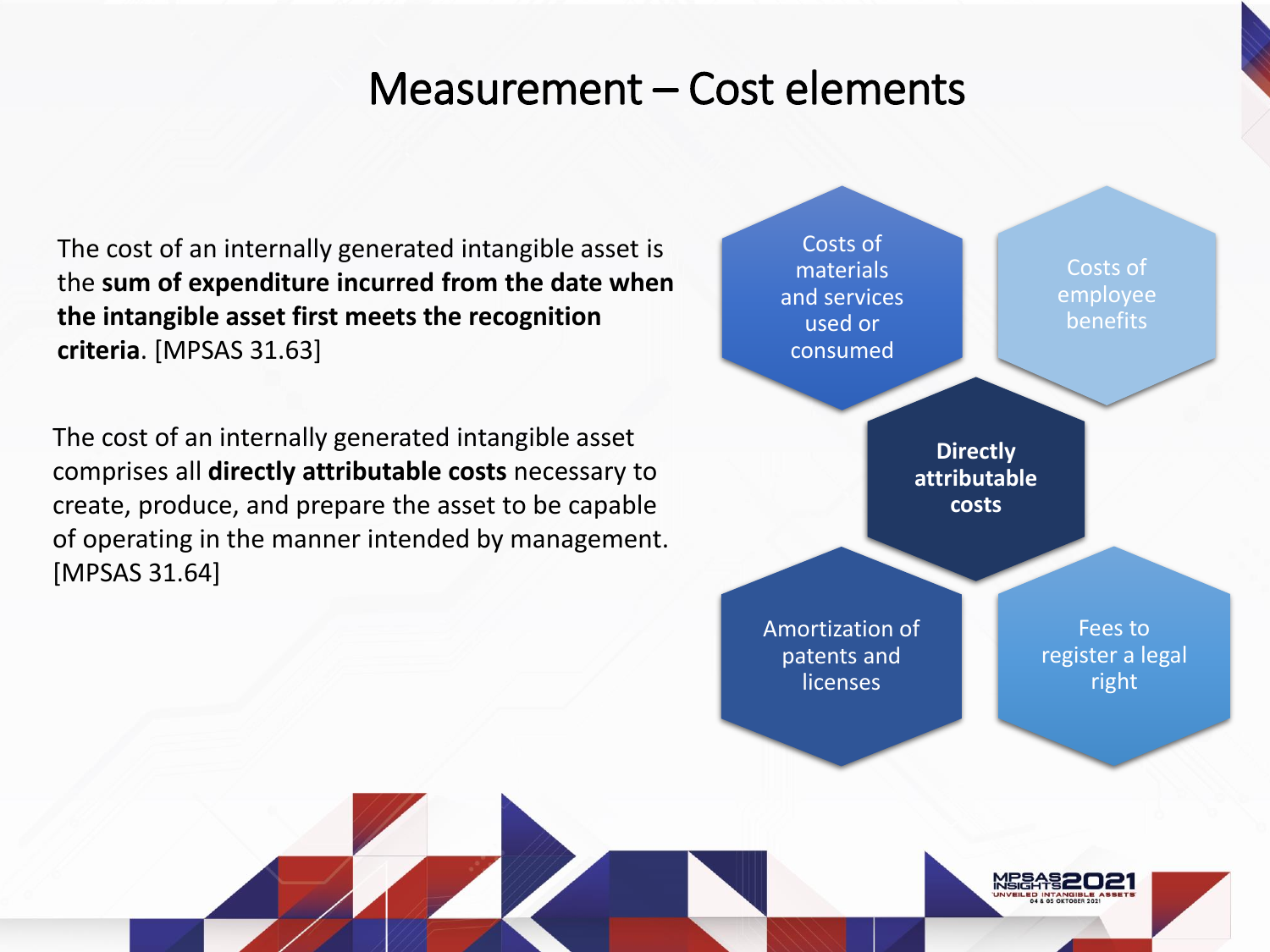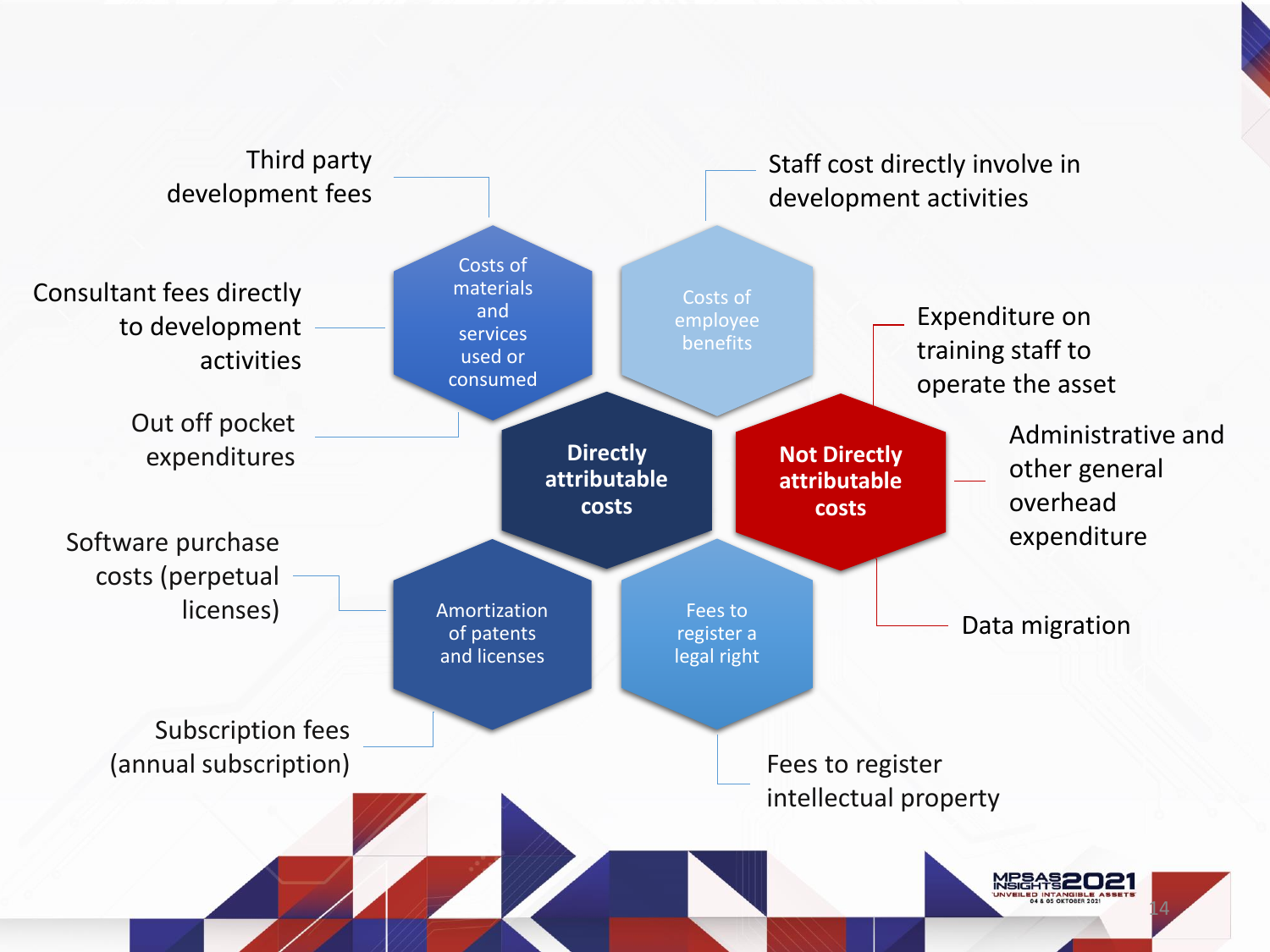### Recoverability of the Carrying Amount - Impairment Losses

- **If it is no longer probable that a project will be completed, stop capitalizing the costs associated with it, and conduct impairment testing on the costs already capitalized**.
- The cost at which the asset should then be carried is the lower of its **carrying amount** or **the recoverable service amount/recoverable amount** of an asset. Unless there is evidence to the contrary, the usual assumption is that uncompleted software has no fair value.

To determine whether an intangible asset measured under the cost model is impaired, an entity applies either MPSAS 21 or MPSAS 26, as appropriate.

Those Standards explain when and how an entity reviews the carrying amount of its assets, how it determines the recoverable service amount or recoverable amount of an asset, as appropriate, and when it recognizes or reverses an impairment loss. [MPSAS 31.110]

15